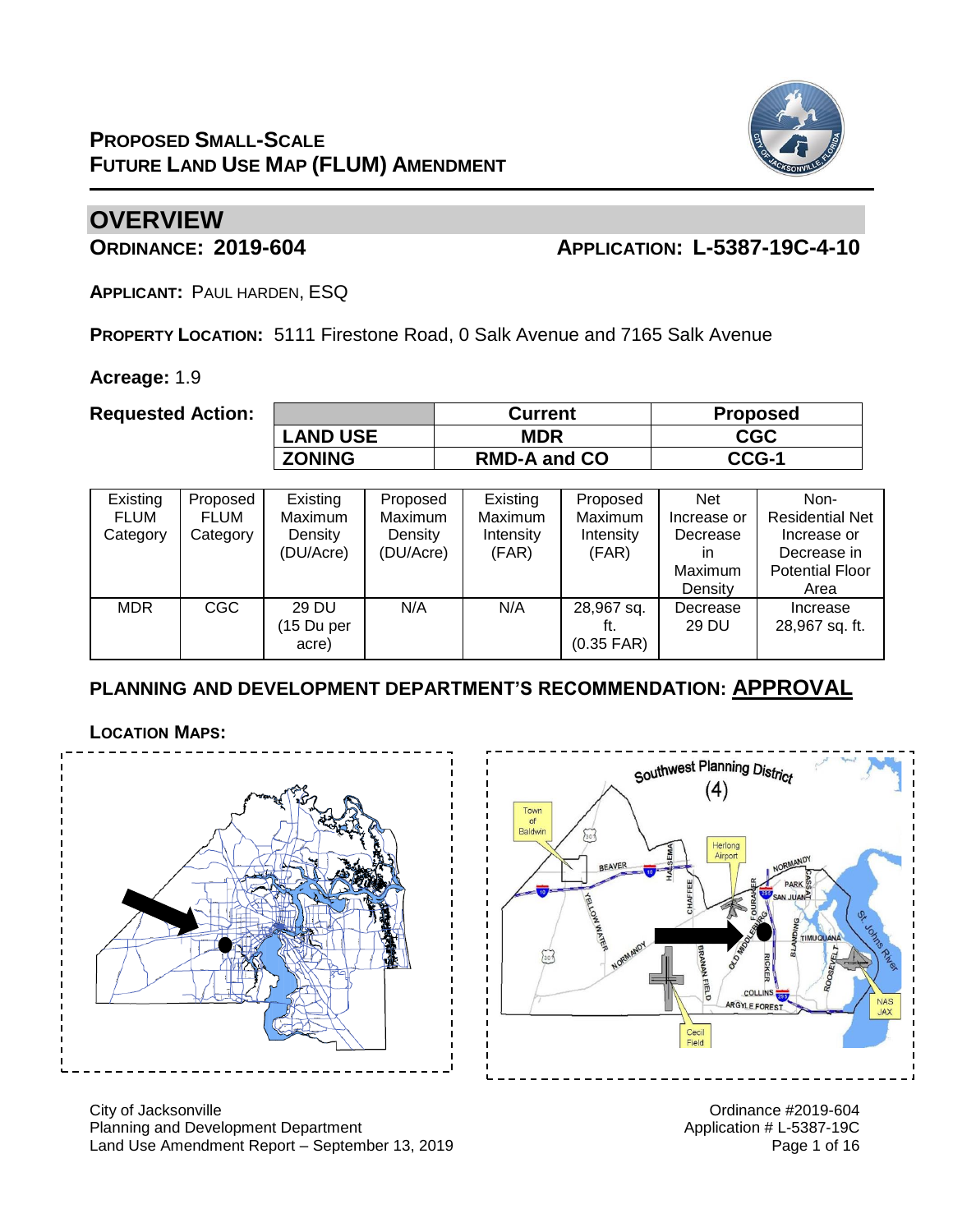## **DUAL MAPS**

**BU** SUNCISHT DR Requested Zoning District(s): Commercial Community/General-1 (CCG-1) **eug** C*urrent Zoning District(s):* Residential Medium Density-A (RMD-A)<br>and Commercial Office (CO) 1295 WE ST BELTWAY EXPY N E Adoll AWAILTEE 1 22M G62 | diretiyat ဥ BETH ANN TER  $CCG<sub>1</sub>$ SMALL SACALE LAND USE APPLICATION L5387-19C **CURRENT ZONING ON ENOTSER** RMD-A  $-5387 - 19C$ 咒 Requested FLUM Land Use Category: Community/General Commercial (CGC) SUNUCHT OR LDR Existing FLUM Land Use Categories: Medium Density Residential (MDR) **RAMP RP** 1295 WE<mark>ST BELTIMAY EXPY N</mark> 1399 WERLINGTOWN EXPY S wwwsb BETH ANN TER CGC CURRENT LAND USE **FIRESTONE RD** MDR L-5387-19C

City of Jacksonville<br>
Planning and Development Department<br>
Planning and Development Department<br>
Ordinance #2019-604<br>
Application # L-5387-19C Planning and Development Department Land Use Amendment Report – September 13, 2019 **Page 2 of 16** Page 2 of 16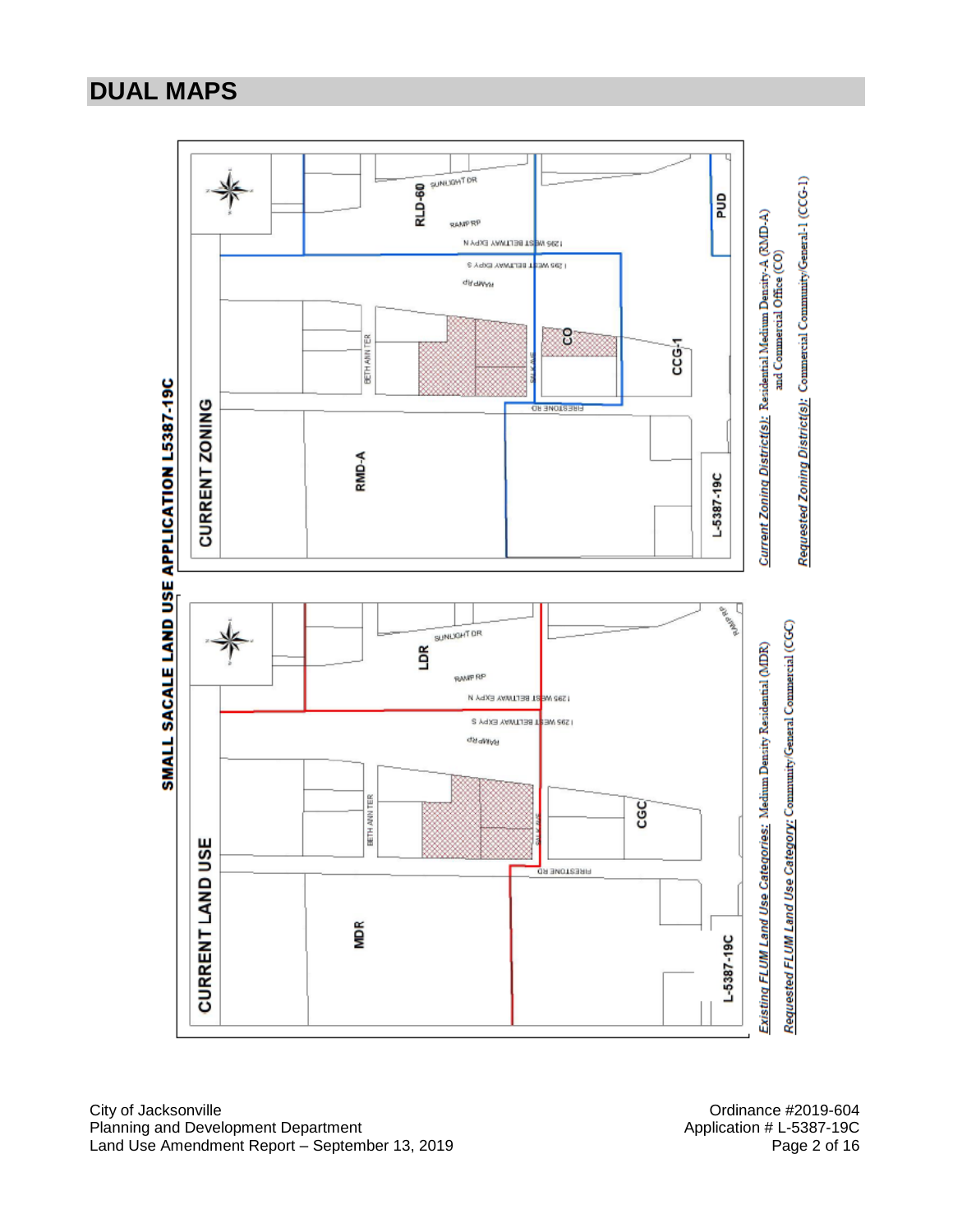# **ANALYSIS**

### **Background:**

The 1.9 acre land use amendment site is comprised of three lots located along the east side of Firestone Road, a collector roadway, just north of 103<sup>rd</sup> Street and abutting I-295 on the east side and the land use application is. The property is located within the Urban Development Area, as identified in the Future Land Use Map series (FLUMs) of the Future Land Use Element (FLUE) of the 2030 Comprehensive Plan, Council District 10, and within the boundaries of the Southwest Jacksonville Vision Plan.

The applicant proposes a future land use map amendment from Medium Density Residential (MDR) to Community/General Commercial (CGC) and a rezoning from Residential Medium Density-A (RMD-A) and Commercial Office (CO) to Commercial Community General-1 (CCG-1) to develop the property with general commercial uses. The zoning application includes an additional parcel to the south that is already in the CGC land use category for a total site area of 2.37 acres. The companion rezoning is pending concurrently with this land use amendment application pursuant to Ordinance 2019-605.

The property is located 0.1 miles north of the intersection of 103<sup>rd</sup> Street and Firestone Road and the 103rd Street and I-295 interchange. Commercial uses in the CGC land use and CCG-1 zoning district line both sides of 103<sup>rd</sup> Street and form a commercial node around the 103<sup>rd</sup> Street and Firestone Road intersection. Sidewalks are located along the east side of Firestone Road. Directly across from the subject site is a mini storage building and a church. North of the subject site are residential single-family homes.

Detailed information about the surrounding area can be found on the Dual Map on page 2, and on Attachment A – Existing Land Utilization Map. The adjacent land uses and zoning districts are as follows:

| <b>Adjacent Property</b> | Land Use   | <b>Zoning District</b> | Current Use(s)       |
|--------------------------|------------|------------------------|----------------------|
| <b>North</b>             | <b>MDR</b> | RMD-A                  | Single family        |
| South                    | <b>CGC</b> | CO                     | Office               |
| East                     | <b>MDR</b> | RMD-A                  | I-295 off ramp       |
| West                     | <b>MDR</b> | RMD-A and<br>CCG-1     | Church, mini storage |

### **Impact Assessment:**

Potential impacts of a proposed land use map amendment have been analyzed by comparing the Development Impact Standards for the subject site's existing vs. proposed land use categories unless maximum density/intensity is noted on the Annotated FLUM or is in a site specific policy. Development Impact Standards are detailed in FLUE Policy 1.2.16,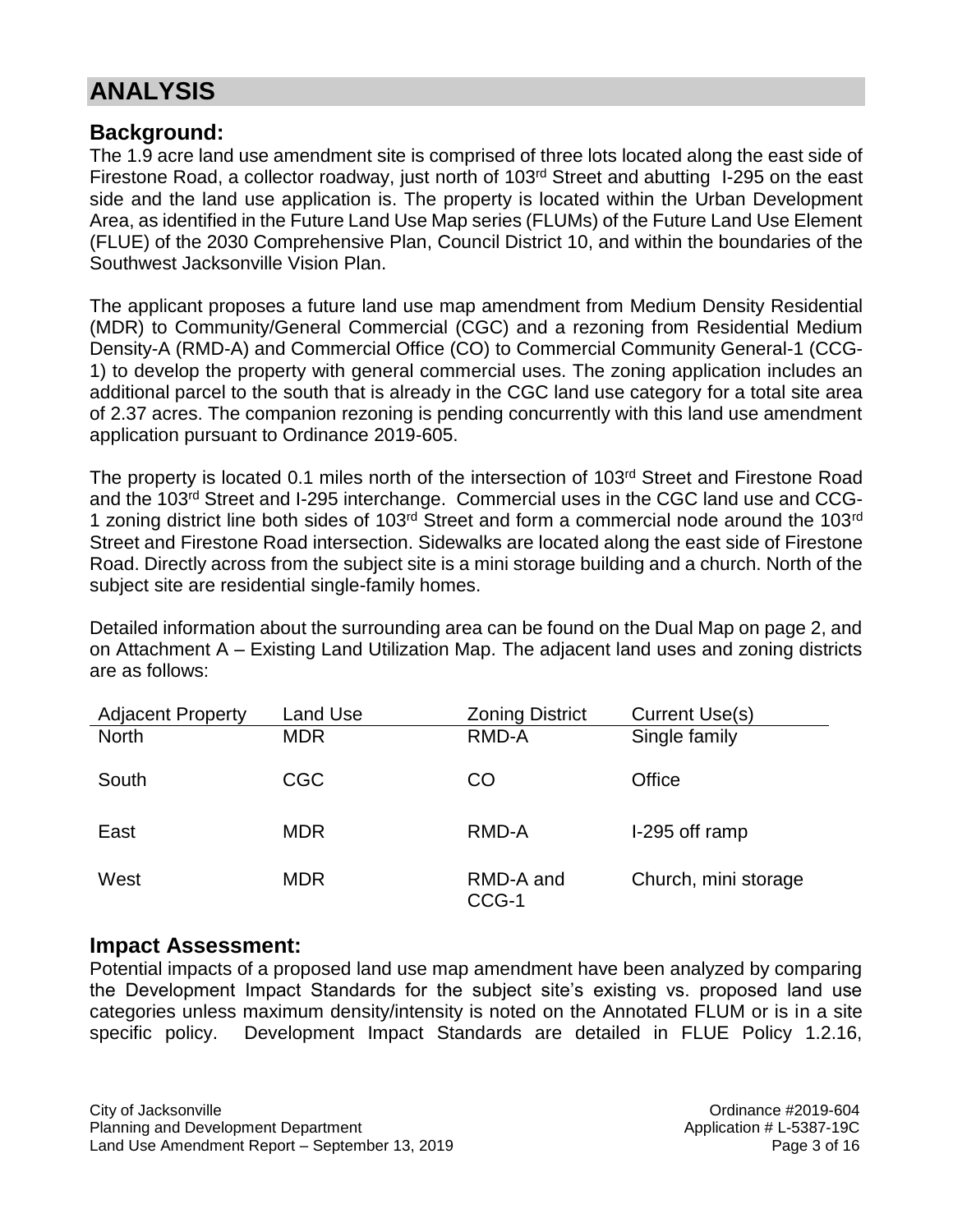*Development Standards for Impact Assessment*. These standards produce development potentials as shown in this Section.

### **Utility Capacity**

The calculations to determine the water and sewer flows contained in this report and/or this spreadsheet have been established by the City of Jacksonville Planning and Development Department and have been adopted by JEA solely for the purpose of preparing this report and/or this spreadsheet. The method of calculating water and sewer flows in order to properly size infrastructure shall continue to be based on JEA's Water, Sewer and Reuse for New Development Projects document (latest edition).

The applicant has provided a JEA availability letter dated June 21, 2019 with the companion rezoning application indicating that the site has access to centralized water and sewer infrastructure which runs along Firestone Road.

Infrastructure Element, Sanitary Sewer Sub-Element (IE-SS)

 Policy 1.1.1 JEA shall provide for regional wastewater facilities associated with development within the Urban Area as defined in the Future Land Use and Capital Improvements Element, excluding improvements within the service area of an investor-owned public utility company of regional status.

### **Transportation**

The Planning and Development Department completed a transportation analysis (see Attachment B) and determined that the proposed amendment has the potential to result in an increase of 1,045 new daily external trips. This analysis is based upon the comparison of what potentially could be built on that site (as detailed in FLUE Policy 1.2.16 Development Standards for Impact Assessment) versus the maximum development potential. Trips generated by the new development will be processed through the Concurrency and Mobility Management System Office.

#### Transportation Element

Policy 1.2.1The City shall use the Institute of Transportation Engineers *Trip Generation Manual*, latest edition, to determine the number of trips to be produced or attracted to a particular land use when assessing a traffic impact.

#### Capital Improvements Element

Policy 1.6.1Upon adoption of the Mobility Plan implementing ordinance, the City shall cease transportation concurrency and use a quantitative formula for purposes of assessing a landowner's mobility fee for transportation impacts generated from a proposed development, where the landowner's mobility fee shall equal the cost per vehicle miles traveled (A); multiplied by the average vehicle miles traveled per Development Area (B); multiplied by the daily trips (C); subtracted by any trip reduction adjustments assessed to the development.

#### Supplemental Transportation Information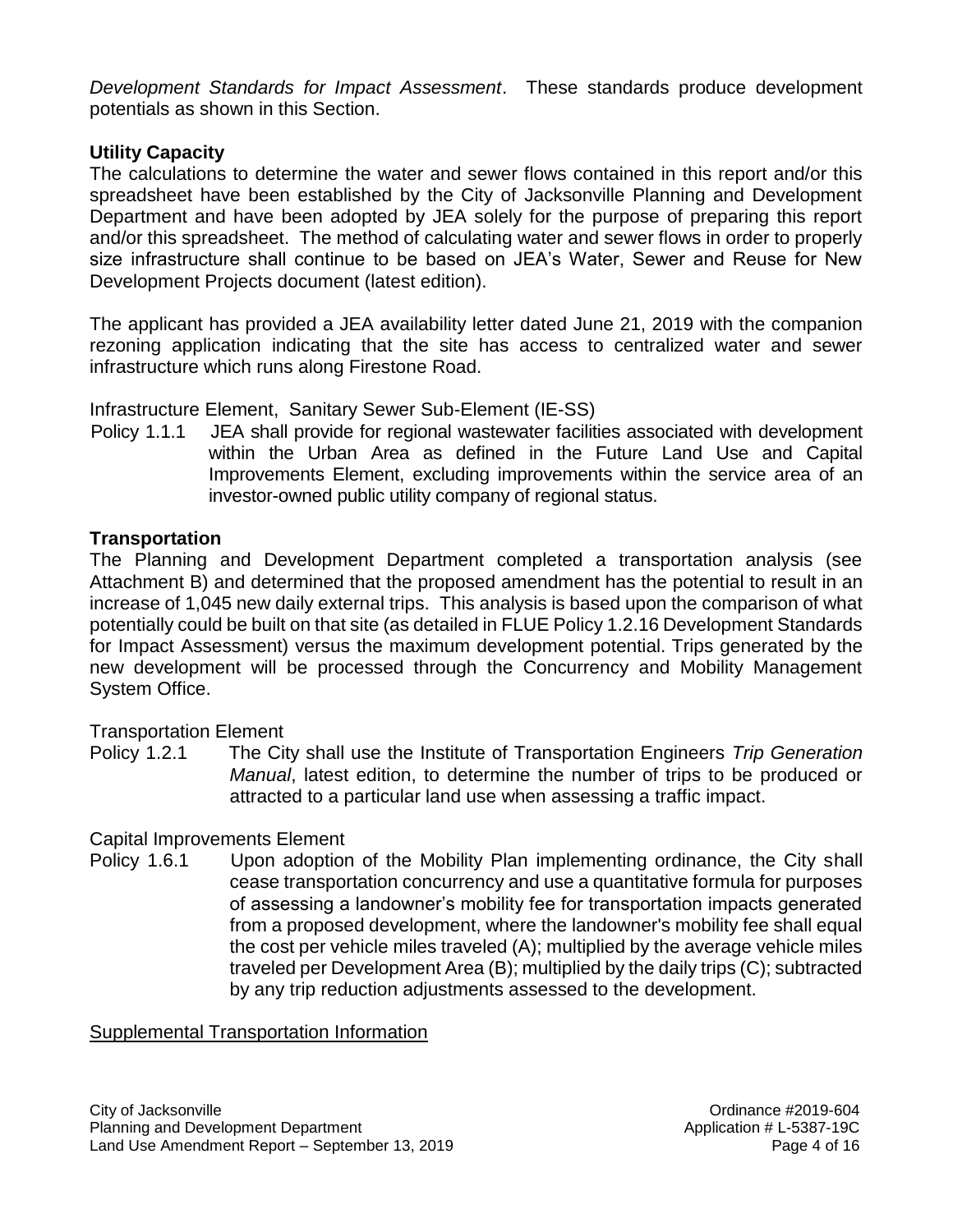**Objective 2.4** of the Transportation Element (TE) of the 2030 Comprehensive Plan requires that the City shall coordinate the mobility circulation system with the future land uses shown on the Future Land Use Map series in order to ensure that roads, road improvements and other mobility alternative improvements are provided as necessary to support development in an economically efficient and environmentally sound manner.

**Policy 2.4.2** of the TE of the 2030 Comprehensive Plan requires that the City shall amend the adopted Comprehensive Plan to incorporate the data and analysis generated by a periodic regional transportation model and study and facilitate the implementation of the study recommendations.

These two Comprehensive Plan policies ensure that the transportation impact related to land use amendments are captured in the Long Range Transportation Plan (LRTP) that is conducted every 5 years. This analysis includes the cumulative effect of all land use amendments that were approved within this time period. This plan identifies the future transportation needs and is used to create cost feasible roadway needs that can be funded by the City's Mobility Strategy Plan.

Mobility needs vary throughout the city and in order to quantify these needs, the city was divided into 10 Mobility Zones. The Mobility Strategy Plan identifies specific transportation strategies and improvements to address traffic congestion and mobility needs for each mode of transportation. The project site is located in Mobility Zone 6.

Existing available roadway capacity for the vehicle/truck mode for the entire zone was tested based on volume demand to capacity ratio (V/C), where the average daily traffic volumes determined from the most recent City of Jacksonville traffic count data were compared to the *Maximum Service Volumes* (*MSV*) from the current *FDOT Quality/Level of Service Handbook (2012*) for each functionally classified roadway within the zone. A V/C ratio of 1.0 indicates the roadway network is operating at its capacity.

The result of the V/C ratio analysis for the overall Mobility Zone 6 is **0.55**.

The proposed land use amendment based on impact assessment standards has the development potential of 28,967 SF of commercial space and generating approximately 1,257 daily vehicular trips onto the roadway network. Subject site is accessible via Firestone Road, a 2-lane collector roadway, and operating at 0.46 of its capacity. The Transportation Planning Division recommends that a traffic operational analysis of the adjacent roadway network be conducted by a licensed professional traffic engineer, to determine the impact to the external trips as a result of the land use change.

### **Archaeological Sensitivity**

According to the Duval County Archaeological Predictive Model, the subject property is located within an area of low sensitivity for the presence of archaeological resources. Projects that move forward through the Site Review process may be required to perform a Professional Archaeological Reconnaissance Survey on the portion of the site that is in a high sensitivity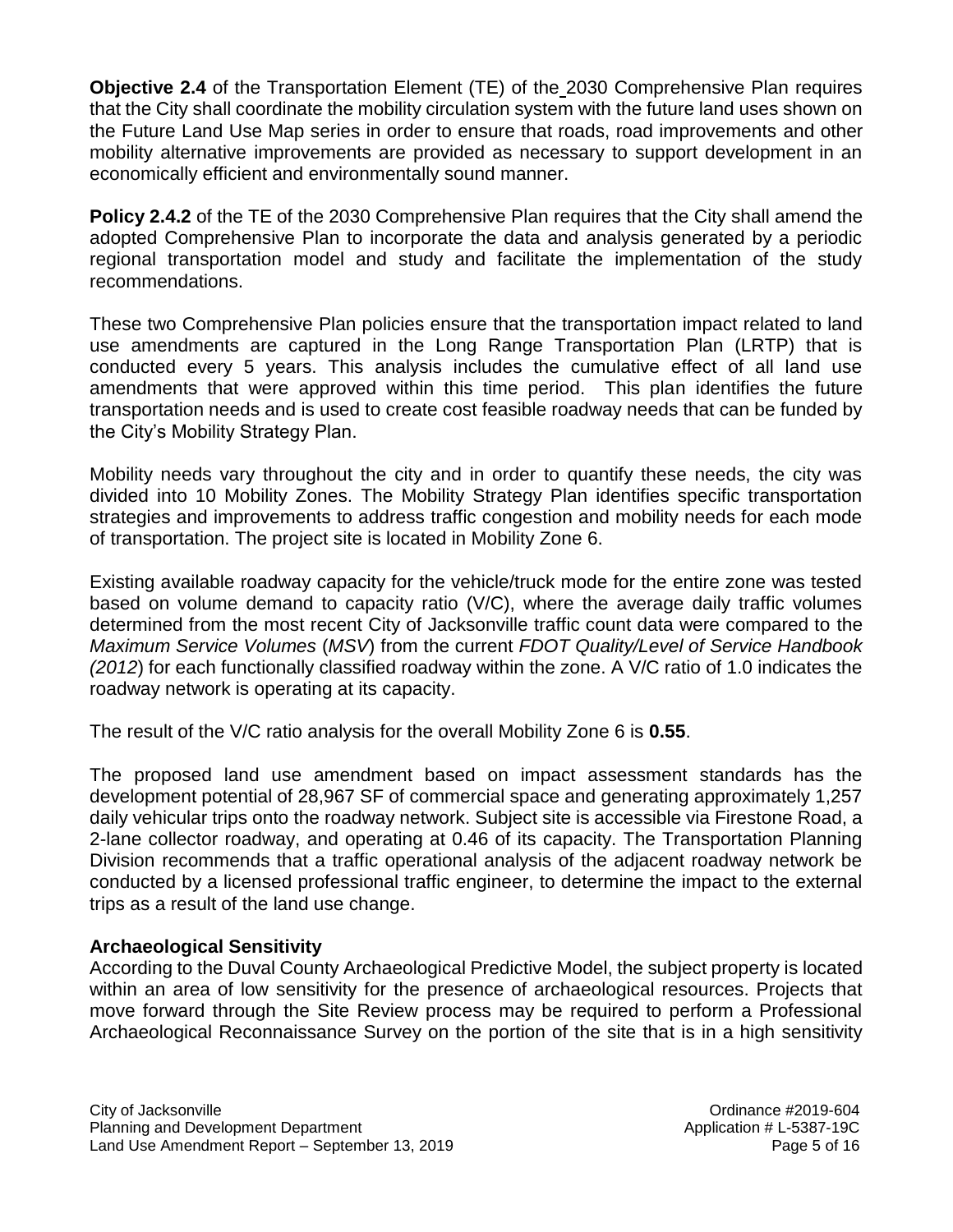area. If archaeological resources are found during future development/redevelopment of the site, Section 654.122 of the Code of Subdivision Regulations should be followed.

### Historic Preservation Element

Policy 1.2.6 The Planning and Development Department shall maintain and update for planning and permitting purposes, a U.S.G.S. series of topographic maps upon which recorded archaeological sites are shown.

#### **Aquifer Recharge**

The site is located within an area identified as being in the 0 to 4 inch per year aquifer recharge area. This range is below the threshold of 12 inches or more per year which would constitute a prime recharge area as defined in the Infrastructure Element – Aquifer Recharge Sub-Element (IE-AR). Prime aquifer recharge areas are the primary focus of groundwater resource protections. However, development resulting from the proposed land use amendment will be reviewed during the site plan review and permitting process for compliance with the land development regulations that have been established to protect groundwater resources. Such regulations address issues such as drainage systems, septic systems, and landscape/irrigation regulations.

### IE-AR Policy 1.2.8

Policy 1.2.8 Within two years of establishment by the SJRWMD and the Water Resources Management Plan of prime recharge areas for the Floridian Aquifer, the Planning and Development Department shall prepare maps of such designated areas showing the special zoning and land use consideration the City has established for such areas as designated by the latest update of the Floridian Aquifer Recharge GIS grid coverage.

#### **Airport Environment Zone**

The site is located within the 300 foot Height and Hazard Zone for the Jacksonville Naval Air Station. Zoning will limit development to a maximum height of less than 300', unless approved by the Jacksonville Aviation Authority or the Federal Aviation Administration. Uses located within the Height and Hazard Zone must not create or increase the potential for such hazards as electronic interference, light glare, bird strike hazards or other potential hazards to safe navigation of aircraft as required by Section 656.1005.1(d).

#### Future Land Use Element

Objective 2.5 Support and strengthen the role of Jacksonville Aviation Authority (JAA) and the United States Military in the local community, and recognize the unique requirements of the City's other airports (civilian and military) by requiring that all adjacent development be compatible with aviation-related activities.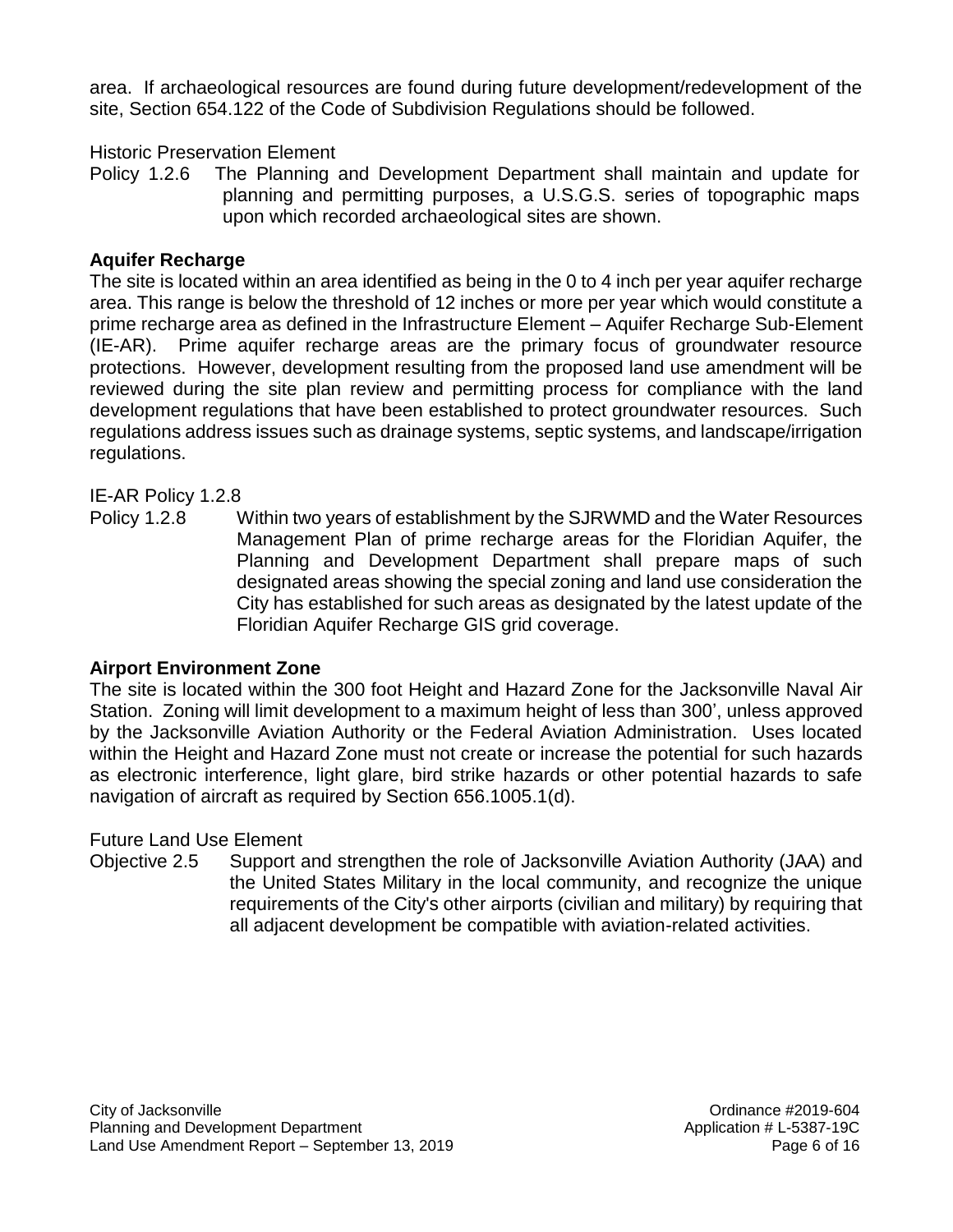### **A IMPACT ASSESSMENT**

1.5387.190

| imi ACI AJJLJJIMLNI                              | <b>DEVELOPMENT ANALYSIS</b>                    | L-JJVI-1JV              |
|--------------------------------------------------|------------------------------------------------|-------------------------|
|                                                  |                                                |                         |
| Development Boundary                             | <b>Urban Area</b>                              |                         |
| Roadway Frontage Classification<br>Plans/Studies | Collector                                      |                         |
|                                                  | <b>Southwest Vision Plan</b>                   |                         |
|                                                  | <b>CURRENT</b>                                 | <b>PROPOSED</b>         |
| <b>Site Utilization</b>                          | Vacant                                         | Commercial              |
| Land Use/Zoning                                  | MDR/RMD-A and CO                               | CGC/CCG-1               |
| Development Standards                            |                                                |                         |
| For Impact Assessment                            | 15 DU per acre<br>29 DU                        | 0.35 FAR                |
| Development Potential                            |                                                | 28,967 sq. ft.          |
| <b>Population Potential</b>                      | 65 people<br><b>SPECIAL DESIGNATIONS AREAS</b> | N/A                     |
|                                                  | <b>YES</b>                                     | NO                      |
| Aquatic Preserve                                 |                                                | Χ                       |
| Septic Tank Failure Area                         |                                                | Х                       |
| Airport Environ Zone                             | X 300ft                                        |                         |
| <b>Industrial Preservation Area</b>              |                                                | Χ                       |
| <b>Cultural Resources</b>                        |                                                | X                       |
| Archaeological Sensitivity                       | X Low                                          |                         |
| <b>Historic District</b>                         |                                                | Χ                       |
| Coastal High Hazard/Adaptation Action            |                                                | $\overline{\mathbf{x}}$ |
| Areas                                            |                                                |                         |
| Ground Water Aquifer Recharge Area               | X 0-4 inches                                   |                         |
| Well Head Protection Zone                        |                                                | х                       |
| Boat Facility Siting Zone                        |                                                | $\overline{\mathsf{x}}$ |
| Brownfield                                       |                                                | χ                       |
| State Road (SR)                                  | SR Name:                                       | $\overline{\mathsf{x}}$ |
|                                                  | <b>PUBLIC FACILITIES</b>                       |                         |
| Potential Roadway Impact                         | 1,045 net new daily trips                      |                         |
| Potential Public School Impact                   | N/A                                            |                         |
| Water Provider                                   | <b>JEA</b>                                     |                         |
| Potential Water Impact                           | Decrease of 5,132 gallons per day              |                         |
| Sewer Provider                                   | <b>JEA</b>                                     |                         |
| Potential Sewer Impact                           | Decrease of 3,849 gallons per day              |                         |
| Potential Solid Waste Impact                     | Decrease of 26.45 tons per year                |                         |
| Drainage Basin / Sub-Basin                       | Ortega River/ Fishing Creek                    |                         |
| <b>Recreation and Parks</b>                      | Melvin Park                                    |                         |
| <b>Mass Transit</b>                              | Route 5                                        |                         |
|                                                  | <b>NATURAL FEATURES</b>                        |                         |
| Elevations                                       | 61ft                                           |                         |
| <b>Land Cover</b>                                | 1100 Residential low density                   |                         |
| Soils                                            | 32 Leon fine sand                              |                         |
| Floodzone                                        | N/A                                            |                         |
| Wetlands                                         | N/A                                            |                         |
| Wildlife (sites greater than 50 acres)           | N/A                                            |                         |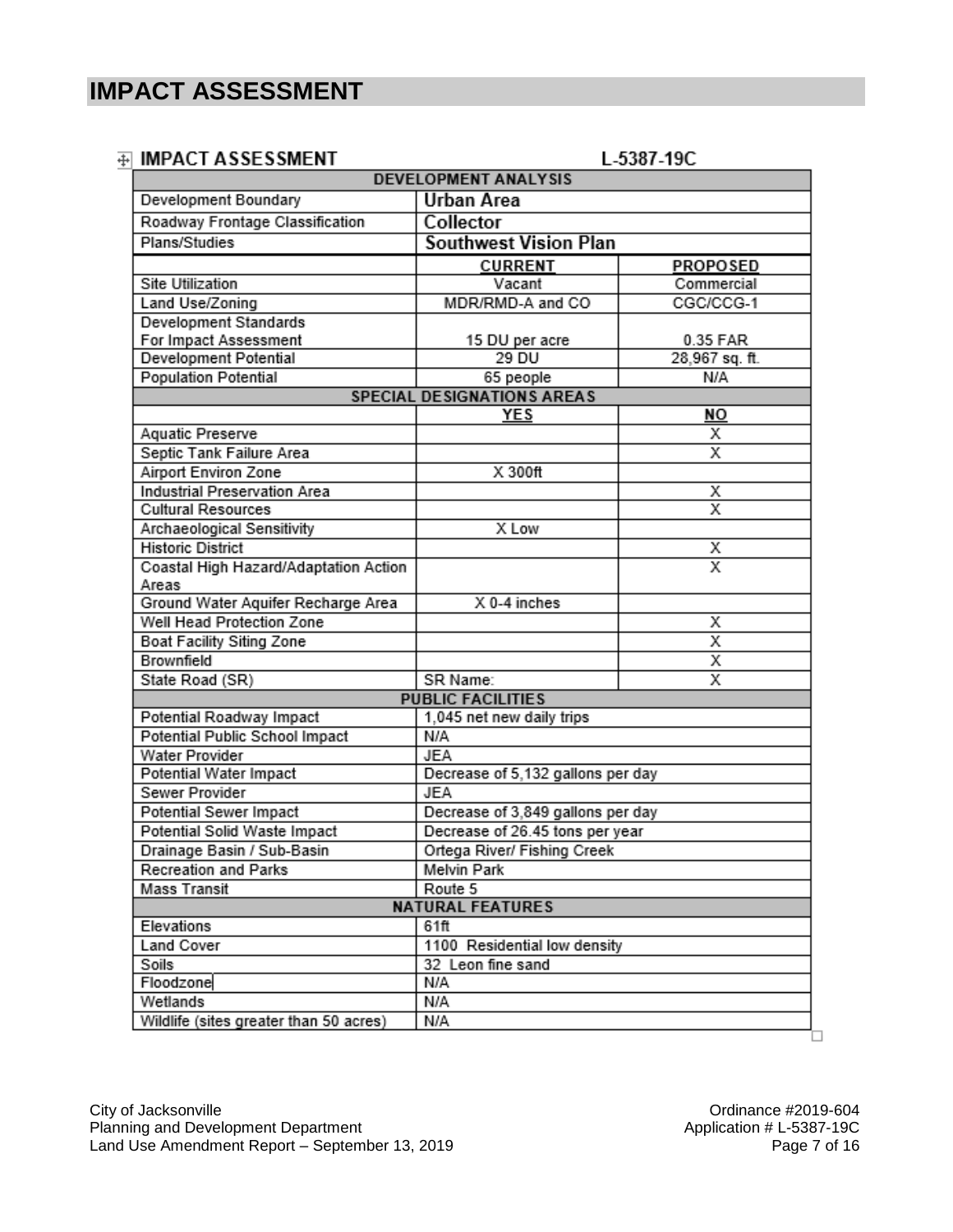# **PROCEDURAL COMPLIANCE**

Upon site inspection by the Planning and Development Department on August 26, 2019, the required notices of public hearing signs were posted. Sixty- six (66) notices were mailed out to adjoining property owners informing them of the proposed land use change and pertinent public hearing and meeting dates.

The Citizen Information Meeting was held on September 11, 2019. No members of the public attended.



# **CONSISTENCY EVALUATION**

### **2030 Comprehensive Plan**

Proposed amendment analysis in relation to the Goals, Objectives, and Policies of the *2030 Comprehensive Plan*:

Future Land Use Element (FLUE)

- Objective 1.1 Ensure that the type, rate, and distribution of growth in the City results in compact and compatible land use patterns, an increasingly efficient urban service delivery system and discourages proliferation of urban sprawl through implementation of regulatory programs, intergovernmental coordination mechanisms, and public/private coordination.
- Policy 1.1.5 The amount of land designated for future development should provide for a balance of uses that: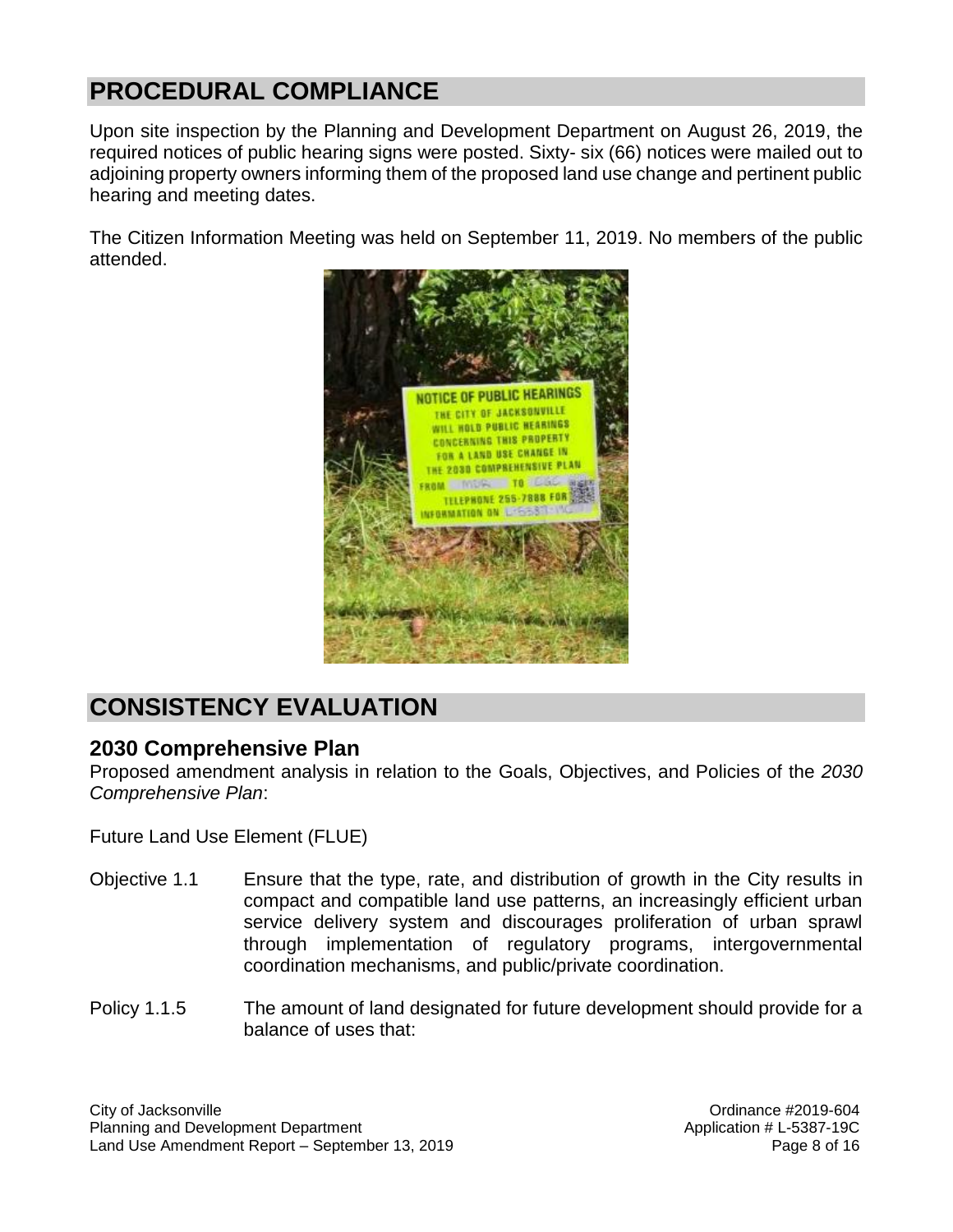- A. Fosters vibrant, viable communities and economic development opportunities;
- B. Addresses outdated development patterns;
- C. Provides sufficient land for future uses that allow for the operation of real estate markets to provide adequate choices for permanent and seasonal residents and businesses and is not limited solely by the projected population.
- Policy 1.1.10 Gradual transition of densities and intensities between land uses in conformance with the provisions of this element shall be achieved through zoning and development review process.
- Objective 3.2 Continue to promote and sustain the viability of existing and emerging commercial and industrial areas in order to achieve an integrated land use fabric which will offer a full range of employment, shopping, and leisure opportunities to support the City's residential areas.
- Policy 3.2.1 The City shall promote development of commercial and light/service industrial uses in the form of nodes, corridor development, centers or parks.
- Policy 3.2.4 The City shall permit expansion of commercial uses adjacent to residential areas only if such expansion maintains the existing residential character, does not encourage through traffic into adjacent residential neighborhoods, and meets design criteria set forth in the Land Development Regulations.
- Policy 3.2.13 The City shall encourage commercial uses at interstate interchanges to use site design measures which serve to unify the projects by such techniques as cross access and interconnectivity. The site design measure should minimize impacts to surrounding areas.
- Policy 3.2.7 The City shall implement the locational criteria of this element for commercial and industrial uses consistent with the character of the areas served, availability of public facilities, and market demands.
- Objective 6.3 The City shall accommodate growth in Jacksonville by encouraging and facilitating new infill development and redevelopment on vacant, bypassed and underutilized land within areas that already have infrastructure, utilities, and public facilities, while addressing the needs of City residents.

Currently the site has a Medium Density Residential (MDR) land use designation. According to the Future Land Use Element (FLUE), MDR in the Urban Area is intended to provide compact low to medium density mixed use development.

According to the FLUE, CGC in the Urban Area is intended to provide compact development in nodal and corridor development patterns while promoting the advancement of existing commercial land uses and the use of existing infrastructure. Plan amendment requests for new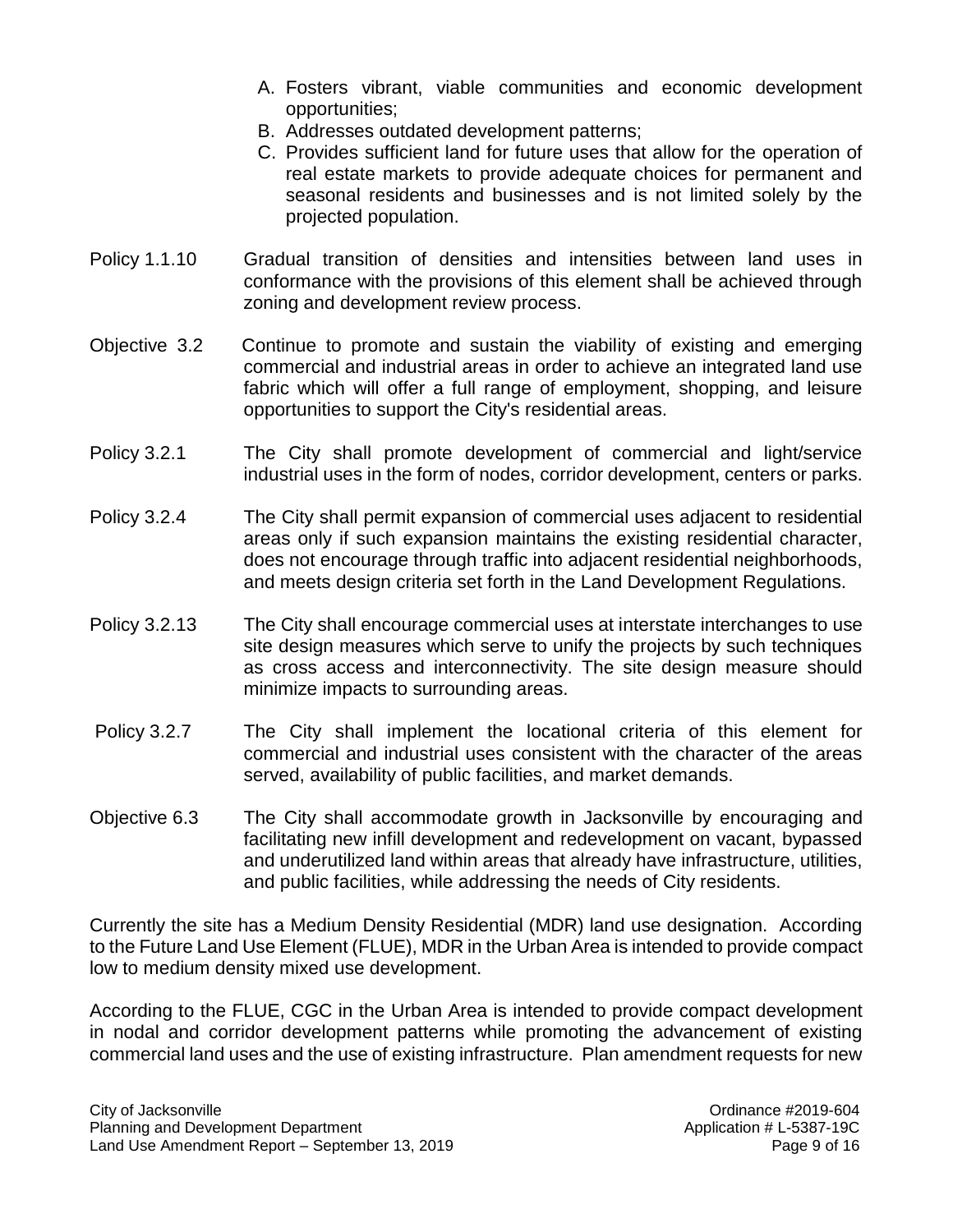CGC designations are preferred in locations which are supplied with full urban services and which abut a roadway classified as arterial or higher on the Functional Highway Classification Map.

The proposed amendment results in a logical extension of the abutting CGC land use to the south and facilitates a land use pattern that is compatible and appropriate for a site adjacent to I-295 and located in close proximity to the access ramp. The proposed amendment will not encourage through traffic into nearby residential neighborhoods as site access is from Firestone Road, a collector road. Therefore, the amendment is consistent with FLUE Objectives 1.1 and 3.2 and Policies 1.1.5, 3.2.1, 3.2.4 and 3.2.13.

In conformance FLUE Policies 1.1.10 and 3.2.4 the land development regulations will require landscape buffers, visual barriers and building setbacks adjacent to residential uses and zoning districts.

The amendment would assist in facilitating new infill development and redevelopment on the vacant, bypassed and underutilized land in an area that already has infrastructure and utilities. Therefore, the proposed amendment aids in maintaining the character of the surrounding area consistent with FLUE Policies 1.1.10, 3.2.4, 3.2.7 and Objective 6.3.

The proposed land use amendment of CGC would allow for additional employment and commerce opportunities for the area's residential community while continuing to promote the viability of an existing commercial area, as illustrated by the site's proximity to 103<sup>rd</sup> Street and Interstate 295. Therefore, the proposed amendment is consistent with FLUE Objectives 1.1 and 3.2 and Policies 3.2.7 and 1.1.5.

### **Southwest Vision Plan**

The amendment site is located in the "suburban area" of the Southwest Vision Plan, which describes the prevailing pattern of development as an area of lower-density pockets of contemporary housing and freestanding retail nodes being auto-oriented. The Plan states development in this area should be mainly residential, but also have some retail uses in appropriate locations. Therefore, the proposed amendment is consistent with the Southwest Vision Plan.

### **Strategic Regional Policy Plan**

The proposed amendment is consistent with the following Goal of the Strategic Regional Policy Plan, Economic Development Element:

Goal 2.3 An environment that is conducive to the creation and relocation of new businesses as well as the expansion of existing businesses in the northeast Florida region.

The proposed land use amendment promotes an environment that is conducive to the creation of new business thereby providing an opportunity to further local economic growth. Therefore, the proposed amendment is consistent with Goal 2.3 of the Strategic Regional Policy Plan, Economic Development Element.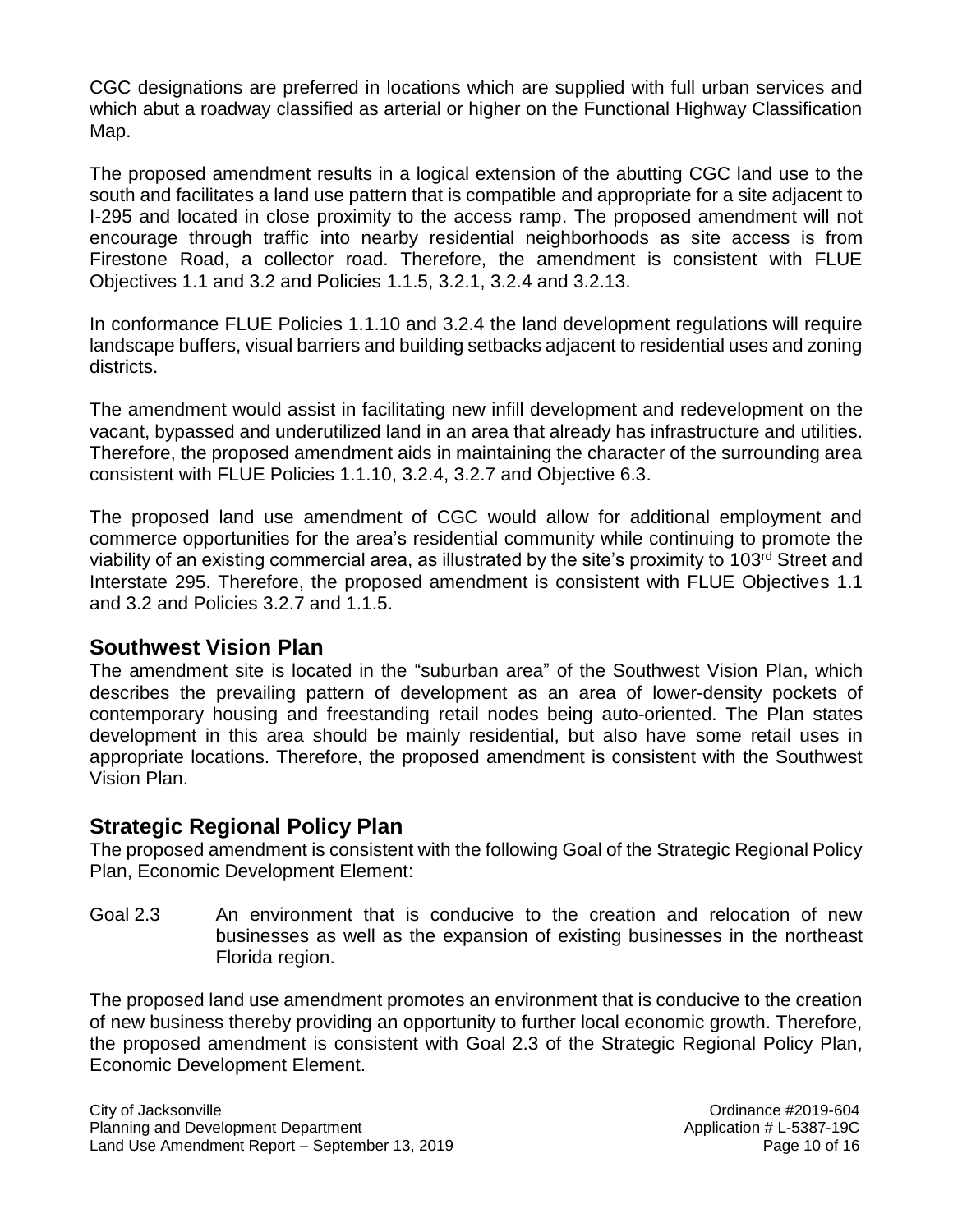## **RECOMMENDATION**

The Planning and Development Department recommends **APPROVAL** of this application based on its consistency with the *2030 Comprehensive Plan* and the Strategic Regional Policy Plan.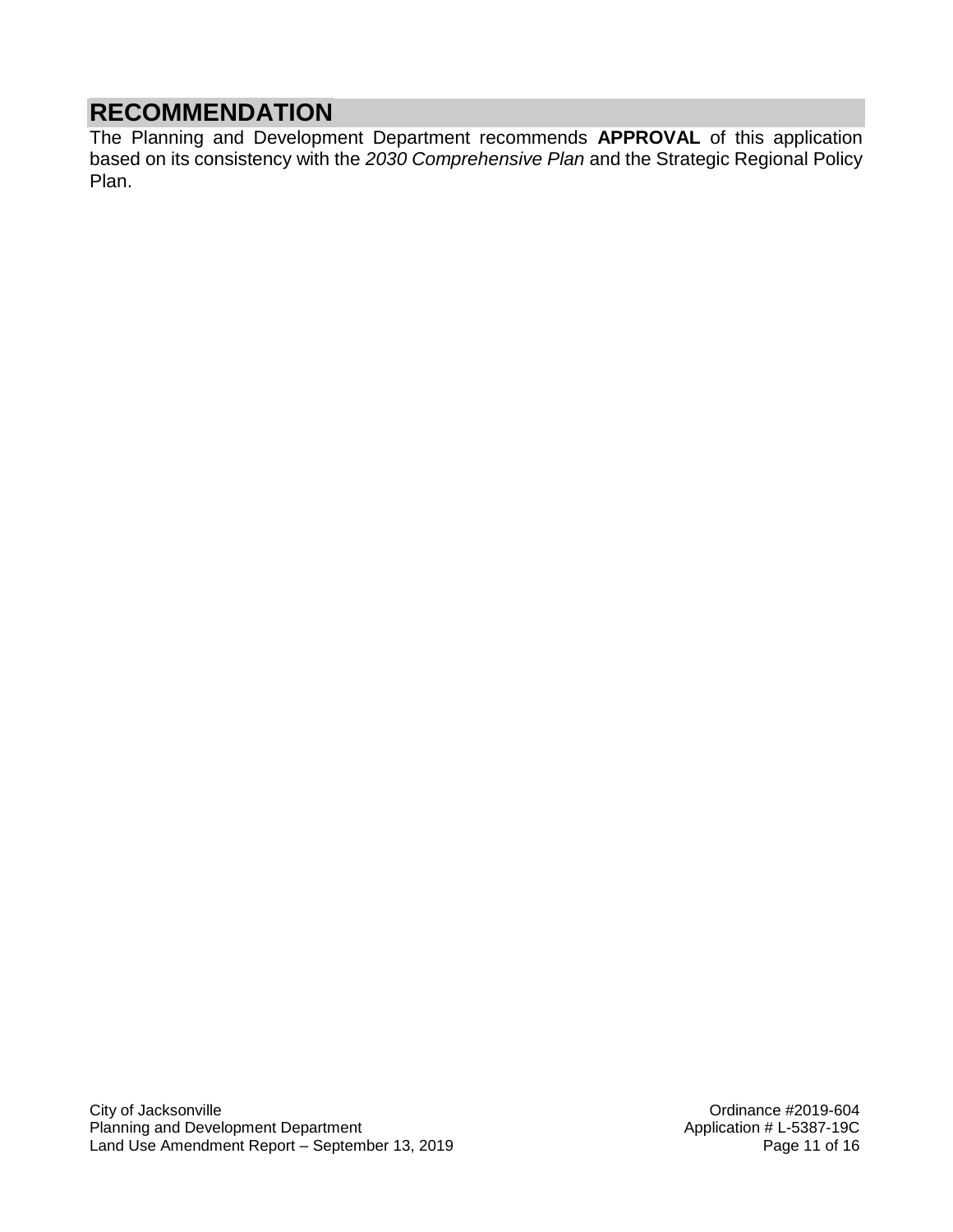# **ATTACHMENT A**

## **Existing Land Utilization:**



City of Jacksonville<br>
Planning and Development Department<br>
Planning and Development Department<br>
Ordinance #2019-604<br>
Application # L-5387-19C Planning and Development Department Land Use Amendment Report – September 13, 2019 **Page 12 of 16** Page 12 of 16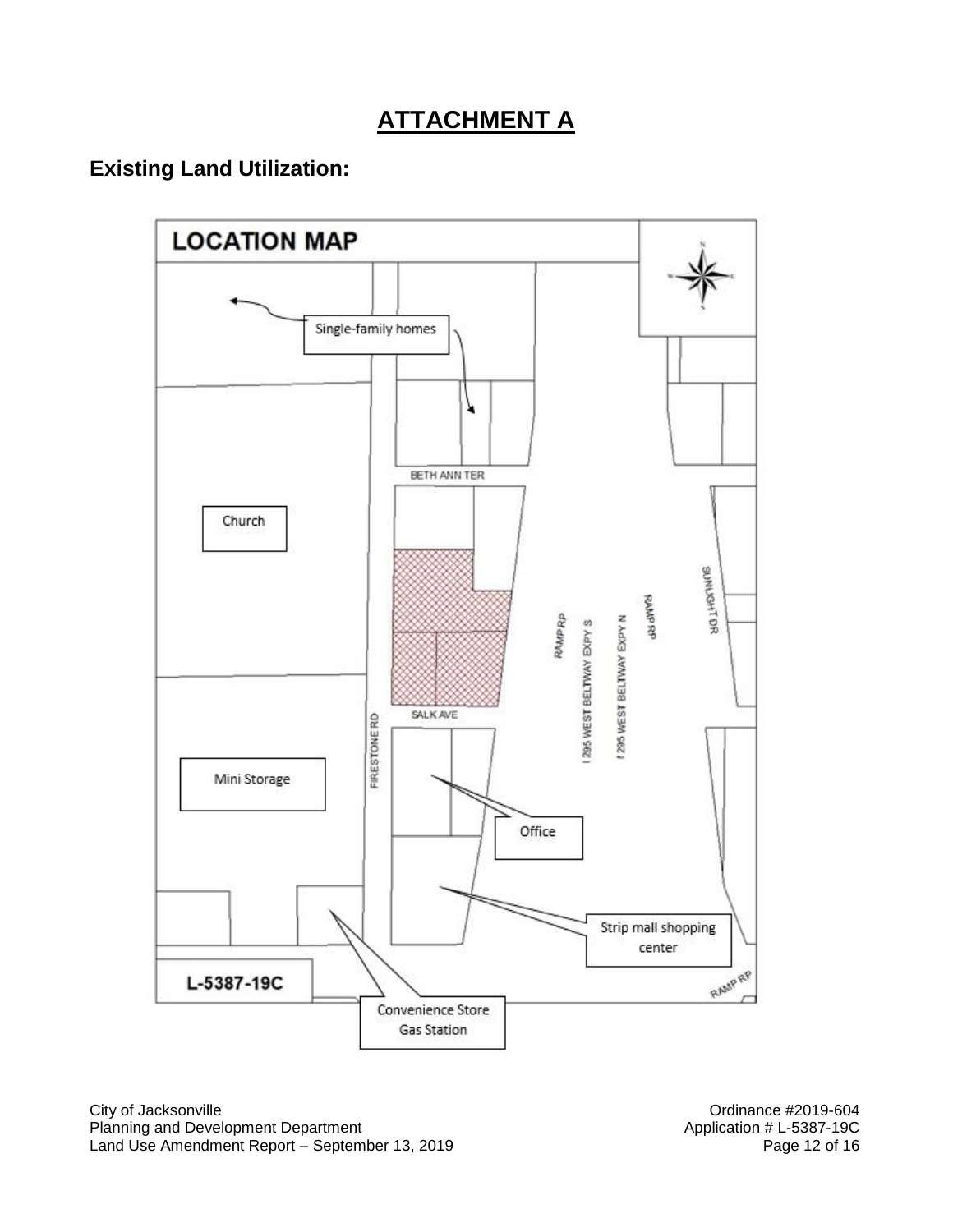# **ATTACHMENT B**

### **Traffic Analysis:**

A trip generation analysis was conducted for Land Use Amendment L-5387-19C, located along Salk Avenue and Firestone Road, west of I-295 West Beltway, in the Urban Development Area of Jacksonville, Florida. The subject site has multiple parcels with an existing Medium Density Residential (MDR) land use category. The proposed land use amendment is to allow for Community General Commercial (CGC) on approximately 1.90 +/- acres.

Transportation Element Policy 1.2.1 of the 2030 Comprehensive Plan requires the use of the most current ITE Trip Generation Manual (10<sup>th</sup> Edition) to calculate the vehicular trips based on the maximum development potential for existing and proposed land uses. In accordance with development standards for impact assessments established in the Future Land Use Element Policy 1.2.16, the existing MDR land use category development impact assessment standard is 15 multi- family dwelling units per acre, resulting in a development potential of 29 apartments (ITE Land Use Code 220), generating 212 new daily vehicular trips. The proposed the CGC land use category development impact assessment standards result in a development potential of 28,967 SF of commercial space (ITE Land Use Code 820), generating 1,257 new daily vehicular trips. This will result in 1,045 net new daily vehicular trips if the land use is amended to allow for CGC development, as shown in Table A.

| <b>Table A</b>                    |            |               |                                      |          |                            |           |
|-----------------------------------|------------|---------------|--------------------------------------|----------|----------------------------|-----------|
| <b>Trip Generation Estimation</b> |            |               |                                      |          |                            |           |
|                                   | ITE.       | Potential     |                                      |          | Less                       | Net New   |
| Current                           | Land       | Number        | Estimation Method Gross Trips        |          | Pass-By                    | Daily     |
| Land Use                          | Use        | of Units      | (Rate or Equation)                   |          | Trips                      | Trip Ends |
|                                   | Code       | (X)           |                                      |          |                            |           |
| <b>MDR</b>                        | 220        | 29 MF Dus     | $T = 7.32$ (X)                       | 212      | 0.00%                      | 212       |
|                                   |            |               |                                      |          |                            |           |
|                                   |            |               |                                      |          |                            |           |
|                                   |            |               |                                      |          | <b>Total Section 1</b>     | 212       |
|                                   | <b>ITE</b> | Potential     |                                      |          | Less                       | Net New   |
| Proposed                          | Land       | <b>Number</b> | <b>Estimation Method Gross Trips</b> |          | Pass-By                    | Daily     |
| Land Use                          | Use        | of Units      | (Rate or Equation)                   | PM/Daily | Trips                      | Trip Ends |
|                                   | Code       | (X)           |                                      |          |                            |           |
| <b>CGC</b>                        | 820        | 28,967 SF     | $T = 84.46$ (X) / 1000               | 2,447    | 48.62%                     | 1,257     |
|                                   |            |               |                                      |          | . Total Section 2          | 1,257     |
|                                   |            |               |                                      |          | <b>Net New Daily Trips</b> | 1,045     |

*Source: Trip Generation Manual, 10th Edition, Institute of Engineers*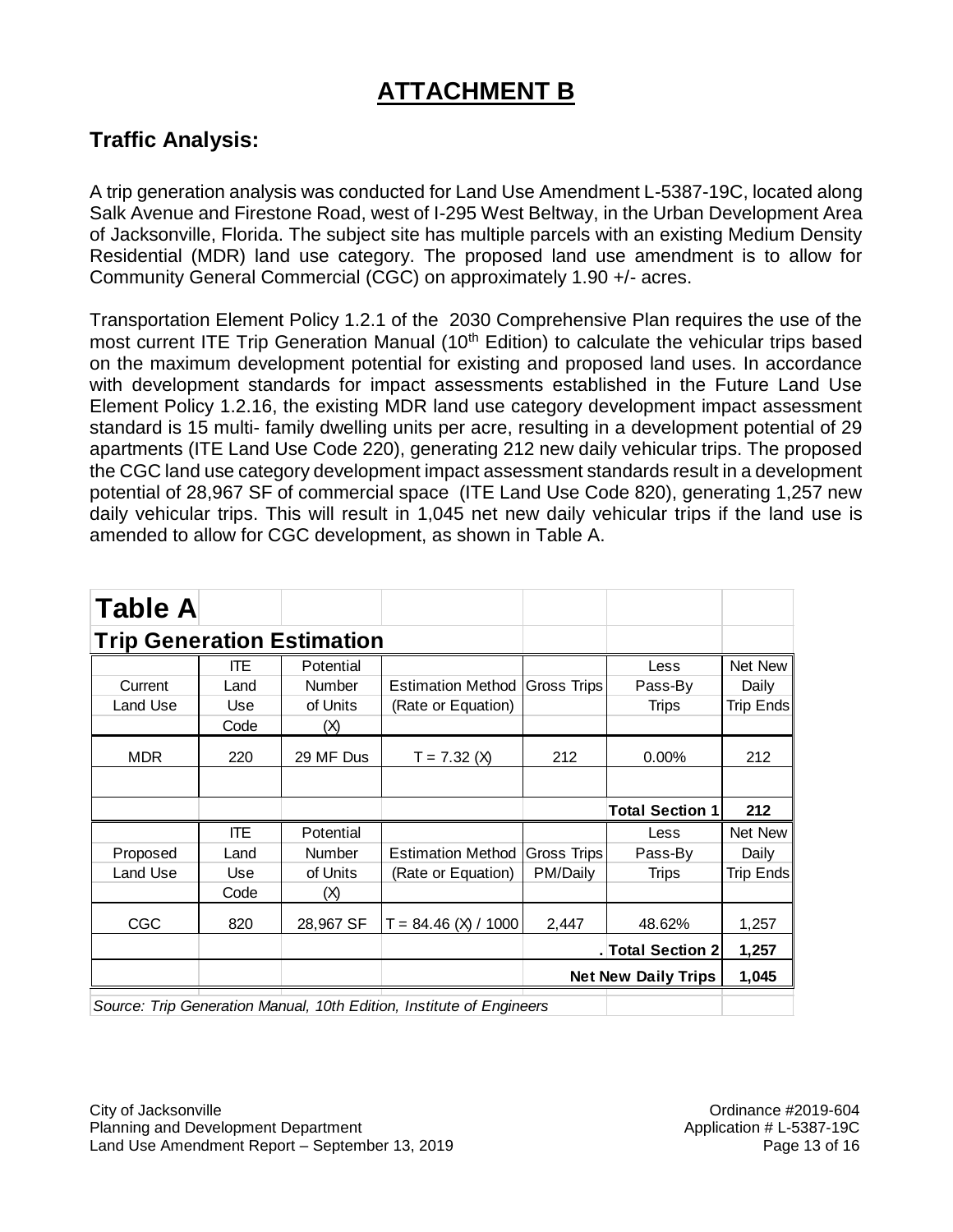# **ATTACHMENT B (continued)**

### **Additional Information:**

**Objective 2.4** of the Transportation Element (TE) of the 2030 Comprehensive Plan requires that the City shall coordinate the mobility circulation system with the future land uses shown on the Future Land Use Map series in order to ensure that roads, road improvements and other mobility alternative improvements are provided as necessary to support development in an economically efficient and environmentally sound manner.

**Policy 2.4.2** of the TE of the 2030 Comprehensive Plan requires that the City shall amend the adopted Comprehensive Plan to incorporate the data and analysis generated by a periodic regional transportation model and study and facilitate the implementation of the study recommendations.

These two Comprehensive Plan policies ensure that the transportation impact related to land use amendments are captured in the Long Range Transportation Plan (LRTP) that is conducted every 5 years. This analysis includes the cumulative effect of all land use amendments that were approved within this time period. This plan identifies the future transportation needs and is used to create cost feasible roadway needs that can be funded by the City's Mobility Strategy Plan.

Mobility needs vary throughout the city and in order to quantify these needs, the city was divided into 10 Mobility Zones. The Mobility Strategy Plan identifies specific transportation strategies and improvements to address traffic congestion and mobility needs for each mode of transportation. The project site is located in Mobility Zone 6.

Existing available roadway capacity for the vehicle/truck mode for the entire zone was tested based on volume demand to capacity ratio (V/C), where the average daily traffic volumes determined from the most recent City of Jacksonville traffic count data were compared to the *Maximum Service Volumes* (*MSV*) from the current *FDOT Quality/Level of Service Handbook (2012*) for each functionally classified roadway within the zone. A V/C ratio of 1.0 indicates the roadway network is operating at its capacity.

The result of the V/C ratio analysis for the overall Mobility Zone 6 is **0.55**.

The proposed land use amendment based on impact assessment standards has the development potential of 28,967 SF of commercial space and generating approximately 1,257 daily vehicular trips onto the roadway network. Subject site is accessible via Firestone Road, a 2-lane collector roadway, and operating at 0.46 of its capacity. The Transportation Planning Division recommends that a traffic operational analysis of the adjacent roadway network be conducted by a licensed professional traffic engineer, to determine the impact to the external trips as a result of the land use change.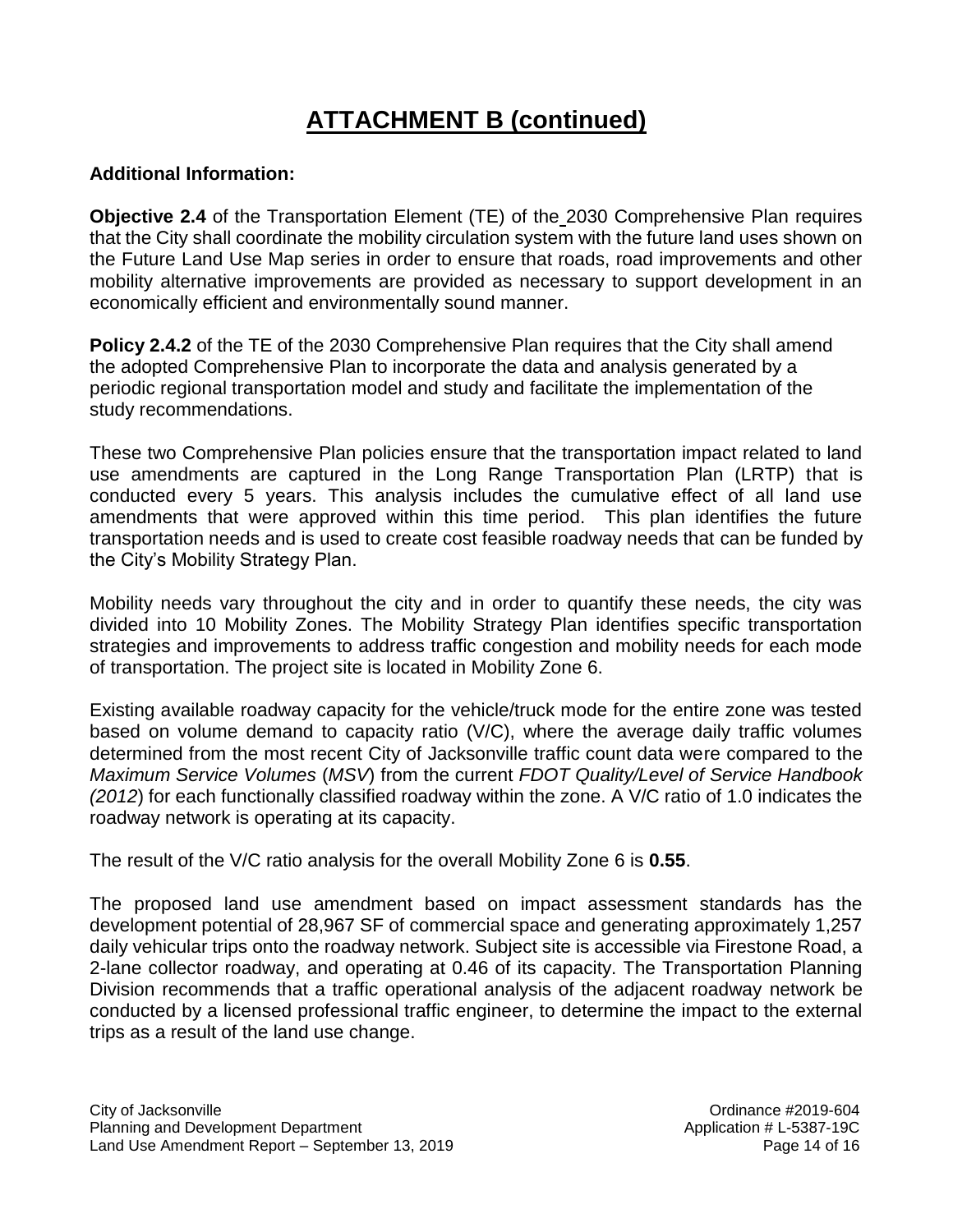# **ATTACHMENT C**

## **Land Use Amendment Application:**

| <b>Date Submitted:</b><br>Land Use Adoption Ordinance #:                                                                                                                      | 6/18/19<br>2019-604                | Date Staff Report is Available to Public:<br>Planning Commission's LPA Public Hearing:   | 9-13-19<br>9-19-19     |
|-------------------------------------------------------------------------------------------------------------------------------------------------------------------------------|------------------------------------|------------------------------------------------------------------------------------------|------------------------|
| Rezoning Ordinance #:                                                                                                                                                         | 2019-605                           | 1st City Council Public Hearing:                                                         | 9-24-19                |
| JPDD Application #:<br><b>Assigned Planner:</b>                                                                                                                               | L-5387-19C<br><b>Jody McDaniel</b> | <b>LUZ Committee's Public Hearing:</b><br>2nd City Council Public Hearing:               | $10-1-19$<br>$10-8-19$ |
| <b>GENERAL INFORMATION ON APPLICANT &amp; OWNER</b><br><b>Applicant Information:</b><br><b>PAUL HARDEN</b><br>LAW OFFICE OF PAUL M. HARDEN<br>501 RIVERSIDE AVENUE, SUITE 901 |                                    | <b>Owner Information:</b><br>LISA DUNCAN<br>DUNCAN WILLIAM A JR TRUST<br>8906 TRILBY AVE |                        |
| JACKSONVILLE, FL 32202<br>Ph: 9043965731<br>Fax: 9043995461<br>Email: PAUL_HARDEN@BELLSOUTH.NET<br><b>DESCRIPTION OF PROPERTY</b>                                             |                                    | JACKSONVILLE, FL 32210                                                                   |                        |
| 1.90<br>Acreage:<br>Real Estate #(s):<br>014344 0000<br>014345 0000<br>014359 0010                                                                                            |                                    | <b>General Location:</b><br>WEST OF I-295, NORTH OF 103RD ST                             |                        |
| <b>Planning District:</b><br><b>Council District:</b><br>10                                                                                                                   |                                    | Address:                                                                                 |                        |
| Development Area: URBAN AREA<br><b>Between Streets/Maior Features:</b><br><b>I-295 and FIRESTONE RD</b>                                                                       |                                    | 5111 FIRESTONE RD<br>0 SALK AVE                                                          |                        |
| <b>LAND USE AMENDMENT REQUEST INFORMATION</b><br>Current Utilization of Property: VACANT LAND<br>Current Land Use Category/Categories and Acreage:<br>MDR<br>190              |                                    |                                                                                          |                        |
| <b>Requested Land Use Category:</b><br>Applicant's Justification for Land Use Amendment:                                                                                      | <b>CGC</b>                         | <b>Surrounding Land Use Categories:</b><br>CGC, MDR                                      |                        |
| TO DEVELOP THE SITE WITH COMMERCIAL GENERAL USES.                                                                                                                             |                                    |                                                                                          |                        |
| <b>UTILITIES</b>                                                                                                                                                              |                                    |                                                                                          |                        |
| Potable Water: JEA                                                                                                                                                            |                                    | Sanitary Sewer JEA                                                                       |                        |
| <b>COMPANION REZONING REQUEST INFORMATION</b>                                                                                                                                 |                                    |                                                                                          |                        |
| <b>Current Zoning District(s) and Acreage:</b><br>1.90. CO 0.47<br>RMD-A                                                                                                      |                                    |                                                                                          |                        |
|                                                                                                                                                                               |                                    |                                                                                          |                        |